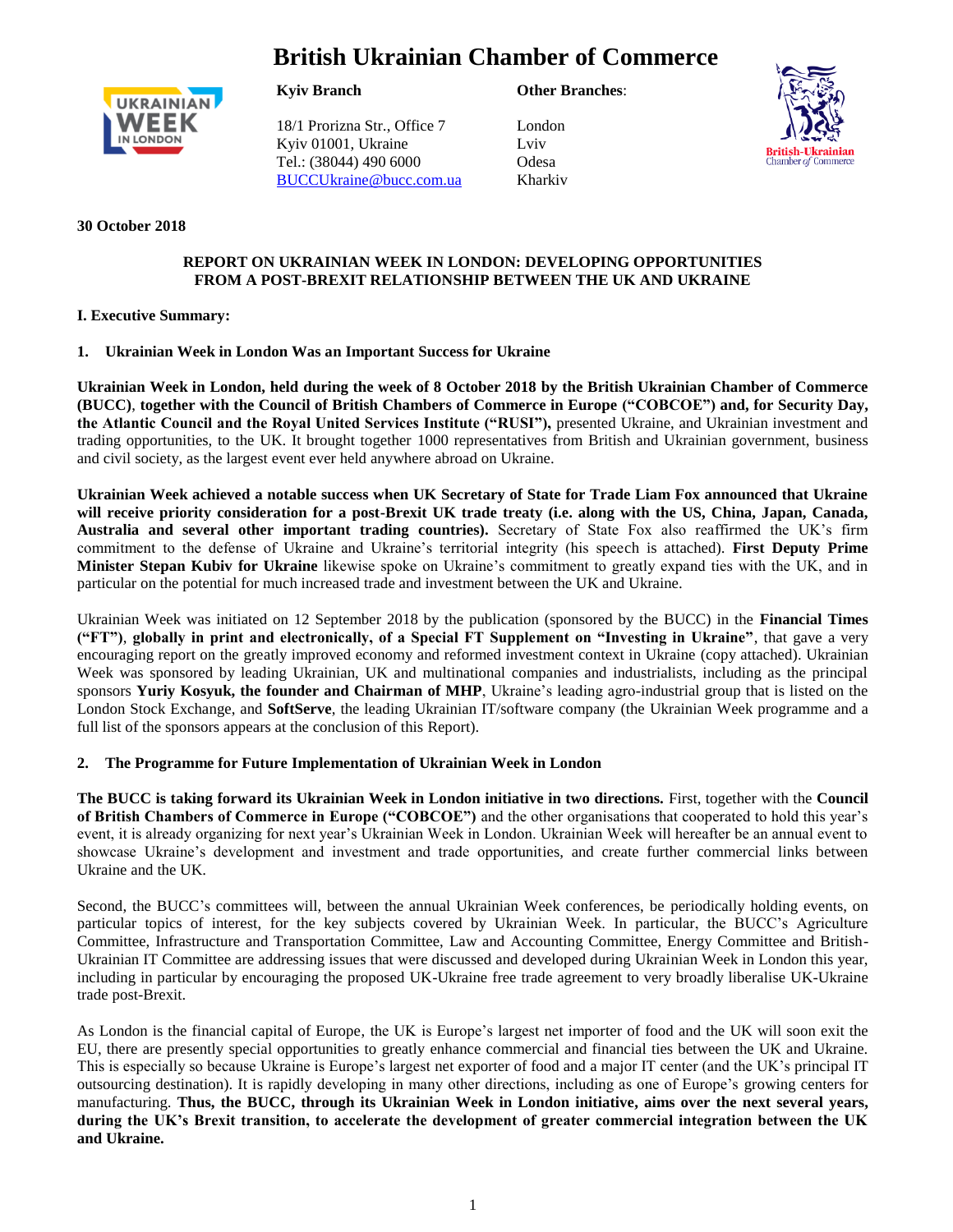#### **II. Discussion: A Review of the 2018 Ukrainian Week in London**

(1) **8 October: Security Day**. The first day of the conference was dedicated to *Security,* and held at **RUSI**, the world's oldest think tank, founded by Wellington after his victory at Waterloo. Important issues were addressed, to begin with, by the Keynote Speaker, **Ukraine's Deputy Prime Minister for European and Euro-Atlantic Integration, Ivanna Klympush-Tsintsadze**, who stated "Russia has taken [the] decision for itself some time ago … with its goal of undermining democratic Europe with cyber-attacks and interference in elections, among other actions that rattle the ... self-confidence of Europe ... . Russia is pushing the envelope farther and farther and not getting the response that would stop it so far … . The relationship between European countries is characterized by attack, war, condemnation, sanctions — and then reset". The Deputy Prime Minister observed that the "possibility of reset" is again dangerously gaining strength in European capitals, and she strongly argued against any such reset. "This would be yet another invitation to war" for the Kremlin, she explained.

The Deputy Prime Minister noted the Kremlin's nerve agent attacks on Russian exiles in the United Kingdom and its cybersecurity attacks on the Organization for the Prohibition of Chemical Weapons in The Hague, Netherlands, concluding that: "Our common security is best served by coming together about shared values — human rights, democratic governance, rule of law. We have to make sure we are never compromising on those values." She acknowledged that Ukraine had learned its lessons the hard way, by giving up its nuclear weapons in exchange for multilateral security assurances, including from Russia, under the 1994 Budapest Memorandum that proved worthless when Russia invaded in 2014. The danger for the world, she said, is that nations such as North Korea and Iran will now not give up the pursuit of nuclear weapons in exchange for multilateral security agreements.

The participants of the conference learned from speakers, including **RUSI's Director General Karin von Hippel, the Director of the Atlantic Council's Dinu Patriciu Eurasia Center John Herbst** and **Sir Malcolm Rifkind, the former UK Foreign Secretary and Defense Secretary**, how Ukraine is addressing the security challenges that it still faces from Russia. The UK Ambassador's to Ukraine, Judith Gough, observed that Russia has violated its fundamental obligations under the Budapest Memorandum. **James Sherr, Associate Fellow of the Russia and Eurasia Program at Chatham House**, also observed that in violating the Budapest Memorandum and with its other actions towards Ukraine, Russia has "declared war on the Charter of the United Nations" and "declared the entire Helsinki based security order that defined the post Cold War system as illegitimate". They reviewed, with **Adrian Karatnycky of the Atlantic Council** moderating, how strategic cooperation between Ukraine and the UK is leading to the development of common responses to common threats.

Next, **Olena Zerkal, Deputy Minister of Foreign Affairs of Ukraine for European Integration, Yuriy Vitrenko, Chief Operating Officer of Naftogaz of Ukraine, Jeremy Wilson of Covington & Burling** and **Anders Aslund, Resident Senior Fellow at the Eurasia Center of the Atlantic Council**, made informative presentations, in the panel on *Lawfare: Ukrainian Claims Against Russia in International Courts*, on the use of the legal system to obtain redress for Ukraine for harm caused by Russian aggression in Crimea and eastern Ukraine.

**Gen Vasyl Hrytsak, Head of the Security Service of Ukraine**, as a Keynote Speaker, followed speaking on the *"Rising Tide of Russian Active Measures; Cyberattacks; Private Armies, Assassinations and Terrorism"*. The Security Day programme concluded with a session moderated by **Dr. Jonathan Eyal, the International Director of RUSI**, on the *"Coordinated International Responses to the Russian Security Threat"*, with an enlightening speech by **Robert Seely, UK MP and member of the UK Parliament's Foreign Affairs Select Committee**, on the need for the west to be united and strong in the defense of democracy, and then a presentation by **Evelyn Farkas, Senior Fellow of the Atlantic Council's Scowcroft Center for Strategy and Security and Former US Deputy Assistant Secretary of Defence,** who concluded that the violations of the Budapest Memorandum are part of a "whole list in particular… of 20 things that Russians have done that are egregious and counter to International law and human rights", citing violations of the INF Arm Control treaty, the Vienna Convention, and the Geneva Convention.

(2) **9 October: Day One of the Business Forum – Trade, Agriculture, Macroeconomics and the Improved Business Climate, B-2-B Meetings, Etc**. The second day of Ukrainian Week in London opened the Business Forum, held on the first day at the **Savoy Hotel** and co-organised by the BUCC with the Financial Times. It began by reviewing Ukraine's macroeconomic development, and the opportunities for trade and investment. The Business Forum also featured a successful Ukrainian government led trade mission to the UK organised with **Ukraine's Export Promotion Office headed by Maryana Kahanyak**, that introduced key Ukrainian companies to their British counterparts. **Daniel Bilak, Director of the Ukrainian Investment Promotion Office "UkraineInvest", and the Chief Adviser on Investment to the Prime Minister of Ukraine**, also spoke on investment and trade opportunities, while introducing the trade mission. **Vassili Bovdilov, General Director of Unilever for Ukraine and Belarus** spoke on Unilever's successful experience investing in Ukraine.

After the introductory addresses of **B. C. Toms, Chairman of the BUCC**, and **David Thomas, Executive Chairman of COBCOE**, **Stepan Kubiv, Ukraine's First Deputy Prime Minister and the Minister of Economic Development and Trade of Ukraine,** addressed the Business Forum as a Keynote Speaker. He noted the "great amount of systemic reforms" that has been undertaken in Ukraine to meet EU standards and enable successful economic cooperation, although the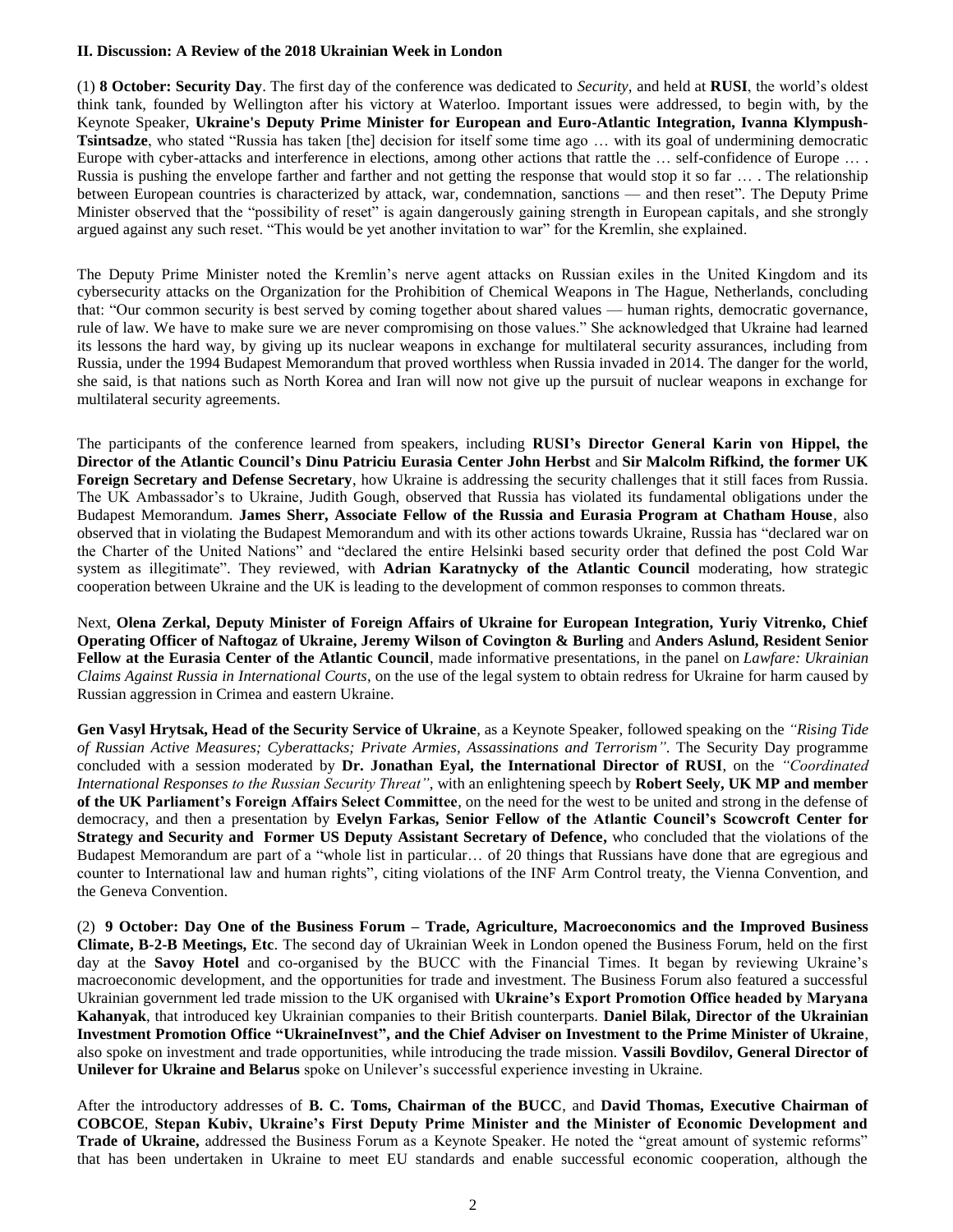magnitude of these important reforms is not yet widely understood in the West. Mr. Kubiv emphasized the importance of further development of bilateral trade between the UK and Ukraine.

The first panel discussion, on the *accelerating Ukrainian economy and areas for UK-Ukraine cooperation*, featured a vivid discussion among the participants **Sir Malcolm Rifkind, the former UK Foreign Secretary (1995-1997) and Defence Secretary (1992-1995), and the former Chairman of the UK Parliament's Intelligence and Security Committee (2010- 2015), Maryana Kahanyak, Head of the Ukrainian Export Promotion Office, Makar Paseniuk, the CEO of Investment Capital Ukraine (ICU)**, a leading Ukrainian investment group, **Adomas Audickas, Adviser to the Prime Minister of Ukraine**, and **Prof. Ihor Burakovsky, Head of the Board of the Ukraine Institute for Economic Research. They concluded that Ukraine has, since the Revolution of Dignity, made great progress and is on the right path to realise its potential, offering many investment opportunities.**

This was followed by the session on *UK-Ukraine Trade Relations Post-Brexit, with Ukraine as an Important Customer for UK Goods and Services,* with the Keynote Address by the **Rt. Hon. Liam Fox, MP, the UK's Secretary of State for International Trade**, who spoke on international trade and political stability for Ukraine leading to European collective security. He confirmed the UK's commitment to Ukraine's territorial integrity, stating that: "We are here today not only to deeper commercial ties between our two nations, but as a show of solidarity and unity in the face of external aggression". He also affirmed, as observed above, the UK's intention to conclude a new UK-Ukraine Trade Treaty, announcing that: "We have designated Ukraine as one of the UK's post-Brexit priority markets, and our ambition is to further improve and liberalise the trading relationships between us". The full statement Secretary of State Fox's speech, as published on the UK Department of International Trade's Website, is attached.

This led into the session on *Britain and Ukraine — Free Trade, Agriculture and Post-Brexit Opportunities in the Agriculture and Food Sectors.* **Alex Lissitsa, the CEO of IMC**, a leading Ukrainian agro-industrial group, who is also the President of the Ukrainian Agribusiness Club Association (UCAB), explained why Ukraine, famous for its rich black soil and the world's second largest grain exporter, should be seen as a reliable modern international trading partner. **Olga Trofimtseva, the Ukrainian Deputy Minister of Agricultural Policy and Food for European Integration**, explained how, following the aggression by Russia in 2014, Ukraine had turned to western markets and "was working very hard to position itself as a real global agricultural food player". **Irina Mirochnik, President of the Immer Group**, talked about her experience creating, over a relatively short period of time, a leading agricultural supply business.

The following session, the *Improved Climate and Framework for Doing Business in Ukraine,* moderated by **Yuri Bender of the FT,** with panellists **Jock Mendoza-Wilson, the Deputy Chairman of the BUCC and System Capital Management's Director of International and Investor Relations, Oleksandr Martynenko, the Senior Partner of the Kyiv Office of CMS Cameron McKenna Nabarro Olswang,** and **Mykola Povoroznyk, the First Deputy Head of the Kyiv City State Administration**, explained Ukraine's reformed legal framework for investment and noted the increased level of trade generally. They then reviewed the many common business interests of the UK and Ukraine.

(3) **Ukrainian Art.** At the reception at the end of the first day of the Business Forum, the participants listened to a fascinating talk by **James Butterwick**, a leading expert on Ukrainian art, on the Ukrainian Avant-Garde artist Alexander Bogomazov (1880-1930). He told how in 1940, most of Bogomazov's works were pulled in a wagon by his widow 20 kilometers from Kyiv to escape destruction during the Second World War. Mr. Butterwick gave an illuminating presentation, with works by Bogomazov and his contemporaries, and he then showed two original paintings by this increasingly famous artist to further illustrate his talk. Today, Bogomazov's works are being sold for millions of dollars, and are being increasingly collected by leading museums around the world, which enhances the appreciation abroad for Ukrainian art, and for Ukraine as a country.

(4) **The Dinner in Honour of the First Deputy Prime Minister Stepan Kubiv at the Armourers Hall.** A dinner followed at the historic, and exceptionally beautiful, **Armourers Hall**, in honour of the First Deputy Prime Minister Stepan Kubiv, who spoke on Ukraine's commitment both to further economic integration with the UK and the rest of Europe, and to the defence of Europe. **Eugene Czolij, President of the Ukrainian World Congress (UWC)**, that represents the Ukrainian diaspora worldwide, also commented on the importance of Ukrainian Week to call attention to Ukraine's important potential economic contribution to world trade and prosperity.

(5) **10 October: Day Two of the Business Forum – Finance, Investment, Infrastructure, Oil & Gas, Renewable Energy and Microeconomics.** The Second Day of the Business Forum continued at the headquarters of the **European Bank for Reconstruction and Development ("EBRD")**, Ukraine's leading source of bank finance for development. In his introductory speech, **Francis Malige, the EBRD's Managing Director for Eastern Europe and the Caucasus**, spoke on the EBRD's very substantial lending so far, and its commitment to increased lending to help finance the future development of Ukraine. He commented that: "Ukraine is the largest country in Europe. It has a dynamic entrepreneurial culture, and I strongly encourage you to come and meet Ukrainian entrepreneurs. It has the only agriculture in Europe that actually makes a profit without subsidies from anybody. It has a world class IT sector, some of the best aircraft engineers in the world and very welcoming investment agencies, and over the past four years, it has massively reduced the size of corruption in its economy." **David Thomas, Executive Chairman of COBCOE**, then introduced the panel discussion, which included **Yulia Kovaliv, Head of the National Investment Council of Ukraine, Adomas Audickas, Adviser to the Prime Minister of Ukraine** and **Bozidar**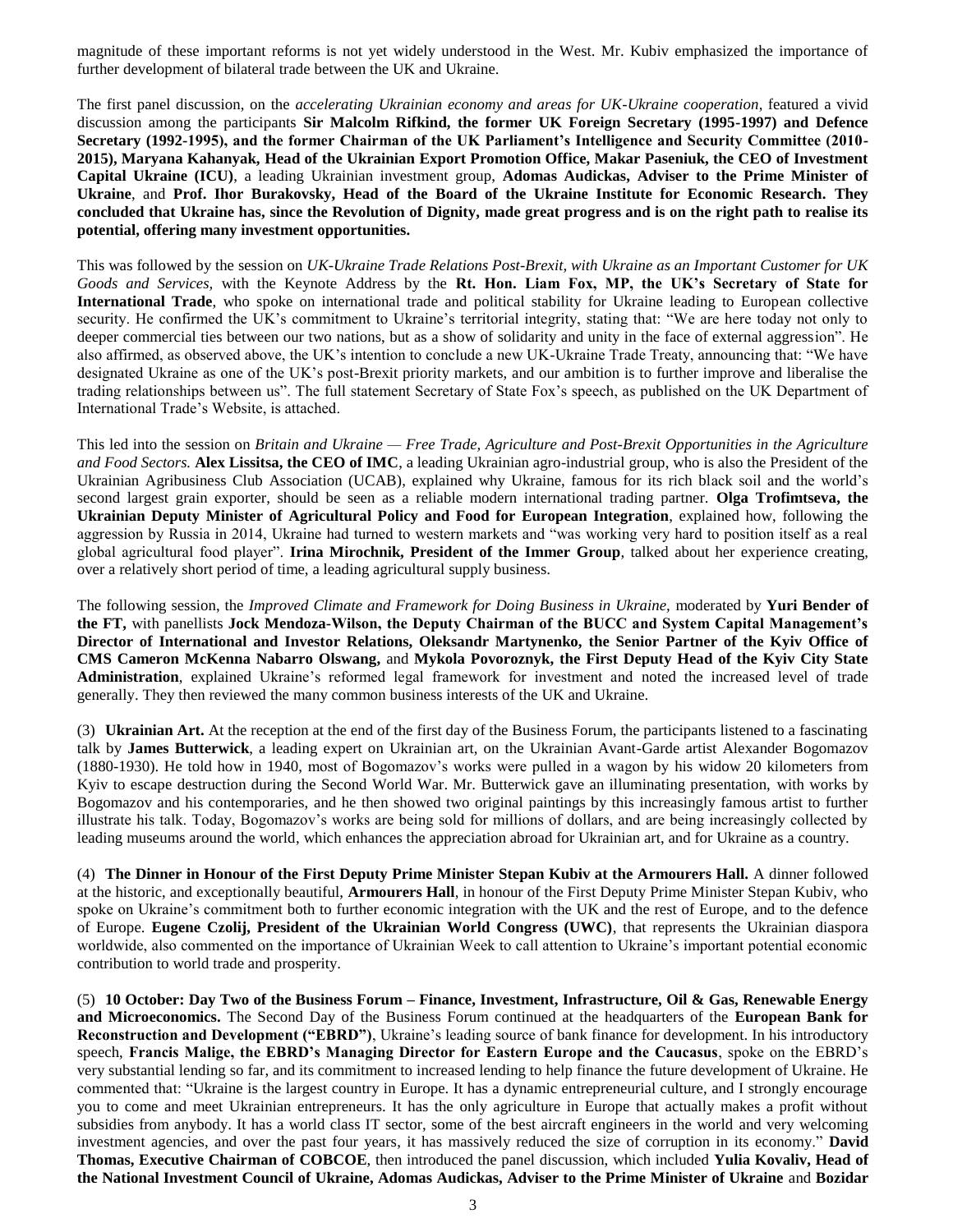**Djelic, Managing Director of Lazard Freres**. They confirmed the greatly improved investment climate in Ukraine and discussed new opportunities for growth.

This led into the panel session on "*Boosting Economic Recovery through Effective Reforms*", with **Francis Malige, Jason Pellmar, Head of the International Finance Corporation (IFC) Regional Office in Ukraine, Belarus and Moldova, and Satu Kahkonen, Country Director for Belarus, Moldova, and Ukraine of the World Bank**. Their discussion demonstrated that the Ukrainian reform program has made enormous progress towards EU standards and laid the foundation for accelerating economic development. The next session was on *"Financial Support for Ukrainian Investment and Business Operations"*, with a panel led by **Tymofiy Mylovanov, Deputy Chairman of the Council of the National Bank of Ukraine, Artem Shevalev, Chairman of Ukrgazbank** and **Alexander McWhorter, Chairman of Citibank Ukraine**.

The conference then reviewed success stories for investors in Ukraine, as well as investment opportunities from upcoming privatisations, with **Philippe Vogeleer, Director of the External Affairs Advisory at Vodafone Group,** discussing their achievements, and those of other investors in Ukraine, on a panel with **Vitaliy Trubarov, Acting Head of the State Property Fund of Ukraine, Adomas Audickas, Advisor to Prime Minister of Ukraine** and **Bozidar Djelic, Managing Director of Lazard Freres**. Mr. Trubarov also reviewed the upcoming calendar for privatizations by Ukraine.

This was followed by the session on *Investment Opportunities in Ukrainian Infrastructure Development*, headed by the keynote speech of **Volodymyr Omelyan, the Minister of Infrastructure of Ukraine**. He reviewed examples of international cooperation that other successful countries, like Singapore, have used, his Ministry's plans for major new Ukrainian infrastructure projects, including for a high speed Odessa-Kyiv-Lviv passenger and freight rail link, and other related investment opportunities in Ukraine. The Minister observed that those countries that actively (1) have spread information on reforms and fought corruption and disorder, and (2) fostered business-to-business meetings, instead of having government take the lead for investment and trade, were the most successful. This approach, that Ukraine is using, opens the doors to international investors for business on a transparent basis. He gave, as an example, the Infrastructure Ministry's new policy that allows investors to be additionally protected by having their contracts governed the law of another selected western jurisdiction, such as English law, if they wish. He also noted that Ukrainian law is continuing to rapidly develop based on the best international principles.

**Marina Petrov, the EBRD's Head of Energy and Infrastructure in Ukraine, Witold Smidowski, Director for International Business Development at Greenbrier Europe, Konstantin Skorik, Managing Director of Freightliner Europe,** and **Clemence Cheng, Managing Director Europe for Hutchinson Ports**, participated in the panel discussion that followed on Ukraine's accelerating infrastructure development, including on financing such development for port and rail expansion.

The Business Forum then turned to *Oil and Gas,* with as the Keynote Speakers **Andriy Kobolev, the CEO of Naftogaz**, Ukraine's largest energy company, and **Olga Bielkova, Deputy Head of the Committee on the Fuel and Energy Complex, Nuclear Policy and Nuclear Safety of the Verkhovna Rada (Parliament) of Ukraine**, speaking positively on investments prospects for oil and gas in Ukraine, including due to important government reforms and support. This panel's discussion also involved leading oil and gas companies, including **Alastair McBain, President of Arawak Energy,** and **Viktor Gladun, General Director of JV Poltava Petroleum Company (part of JKX Plc)**, that have significant operations in Ukraine.

The Business Forum concluded with the session on the *Development of Ukraine's Renewable Energy Sector* that demonstrated Ukraine's rapid progress to develop solar, wind, hydro and biomass energy projects. **Marina Petrov, the EBRD's Head of Energy and Infrastructure in Ukraine**, gave the Keynote Speech, which led into a panel discussion including **Willem Coppoolse, the CEO of ENGIE Ukraine**, that has been making major investments in renewables in Ukraine, in addition to its gas activities. It was explained why such areas for international investment in Ukraine promise specially high returns. Ukraine is on course to have a significant percentage of its energy from renewables by 2020, to further assist its escape from the need for the gas imports. A reception at the EBRD followed.

(6) **11 October: British-Ukrainian IT Day: "Creativity and Innovation".** Ukrainian Week in London concluded with the British-Ukrainian *IT Conference: "Creativity and Innovation"*, held at the EBRD. Ukraine has a thriving IT industry, and has also become the principal outsourcing destination for UK IT. It is the home for many major world class IT firms like SoftServe. The Keynote Speech was given by **Oleksandr Danchenko, Head of the Committee for Information and Communications at the Ukrainian Parliament**. Panel discussions followed, moderated by **Evgeni Utkin, Chairman of KM Core** (a major Ukrainian technology holding company), and involving senior management from leading Ukrainian tech companies like **SoftServe, Perfectial, N-iX, Sigma Software, Smart4Tech and Innovecs**, as well as leaders in UK tech, including senior representatives of **Tech Nation, techUK, Z/Yen Group, Imperial College Business School** and **University College London**. Professor Michael Mainelli of Z/Yen Group made observations on the importance of start-ups being able to scale up quickly, for which Ukrainian IT outsourcing may be a solution, and the need for better legal control over intellectual property by most start-ups.

These discussions showcased leading Ukrainian IT developments and addressed the needs of a wide variety of UK startups and scale-ups that could benefit from partnerships with Ukrainian tech. As **Yaroslav Lyubinets, the Co-Founder and**